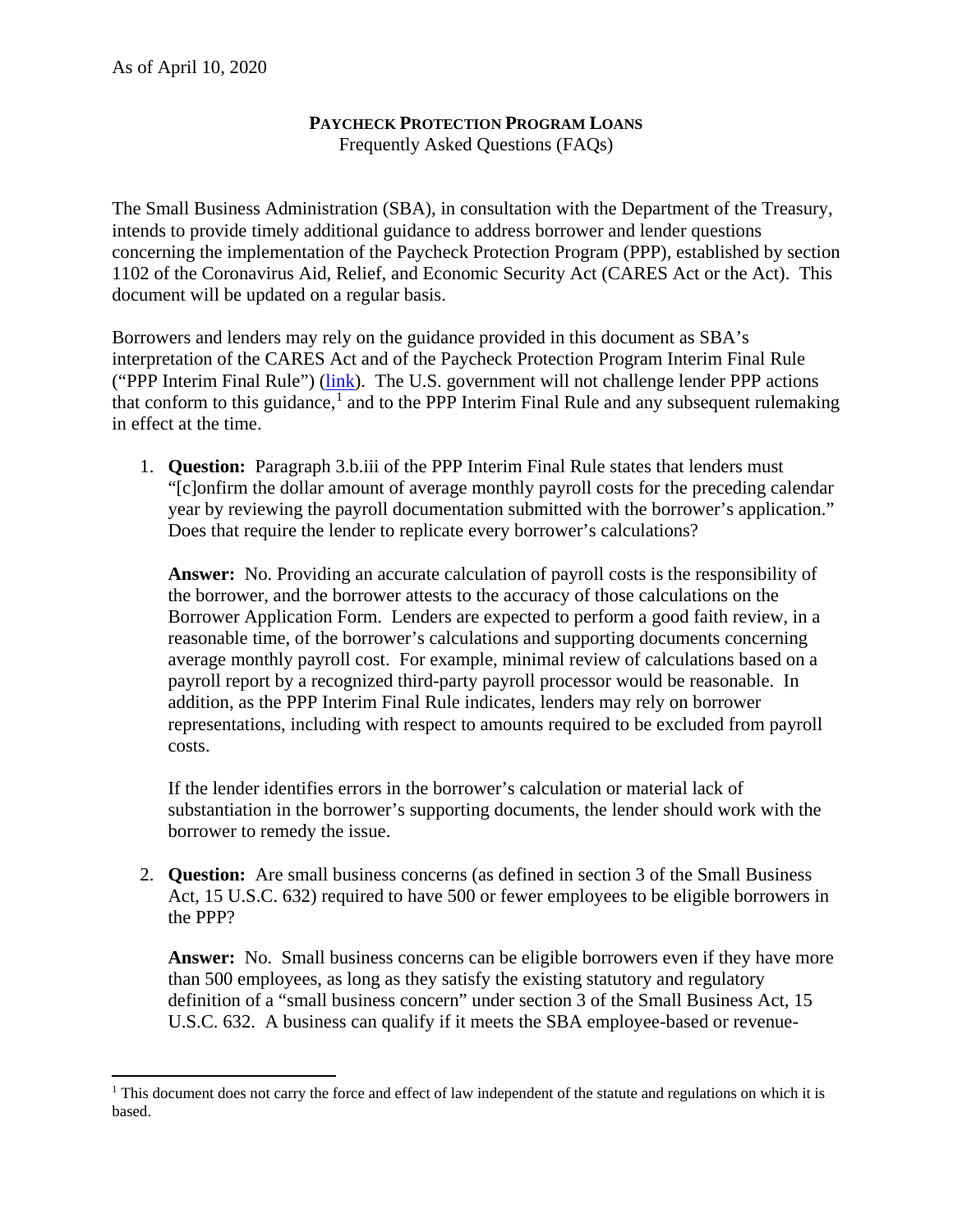based size standard corresponding to its primary industry. Go to www.sba.gov/size for the industry size standards.

Additionally, a business can qualify for the Paycheck Protection Program as a small business concern if it met both tests in SBA's "alternative size standard" as of March 27, 2020: (1) maximum tangible net worth of the business is not more than \$15 million; and (2) the average net income after Federal income taxes (excluding any carry-over losses) of the business for the two full fiscal years before the date of the application is not more than \$5 million.

A business that qualifies as a small business concern under section 3 of the Small Business Act, 15 U.S.C. 632, may truthfully attest to its eligibility for PPP loans on the Borrower Application Form, unless otherwise ineligible.

3. **Question:** Does my business have to qualify as a small business concern (as defined in section 3 of the Small Business Act, 15 U.S.C. 632) in order to participate in the PPP?

**Answer:** No. In addition to small business concerns, a business is eligible for a PPP loan if the business has 500 or fewer employees whose principal place of residence is in the United States, or the business meets the SBA employee-based size standards for the industry in which it operates (if applicable). Similarly, PPP loans are also available for qualifying tax-exempt nonprofit organizations described in section  $501(c)(3)$  of the Internal Revenue Code (IRC), tax-exempt veterans organization described in section  $501(c)(19)$  of the IRC, and Tribal business concerns described in section  $31(b)(2)(C)$  of the Small Business Act that have 500 or fewer employees whose principal place of residence is in the United States, or meet the SBA employee-based size standards for the industry in which they operate.

4. **Question:** Are lenders required to make an independent determination regarding applicability of affiliation rules under 13 C.F.R. 121.301(f) to borrowers?

**Answer:** No. It is the responsibility of the borrower to determine which entities (if any) are its affiliates and determine the employee headcount of the borrower and its affiliates. Lenders are permitted to rely on borrowers' certifications.

5. **Question:** Are borrowers required to apply SBA's affiliation rules under 13 C.F.R. 121.301(f)?

**Answer:** Yes. Borrowers must apply the affiliation rules set forth in SBA's Interim Final Rule on Affiliation. A borrower must certify on the Borrower Application Form that the borrower is eligible to receive a PPP loan, and that certification means that the borrower is a small business concern as defined in section 3 of the Small Business Act (15 U.S.C. 632), meets the applicable SBA employee-based or revenue-based size standard, or meets the tests in SBA's alternative size standard, after applying the affiliation rules, if applicable. SBA's existing affiliation exclusions apply to the PPP, including, for example the exclusions under 13 CFR 121.103(b)(2).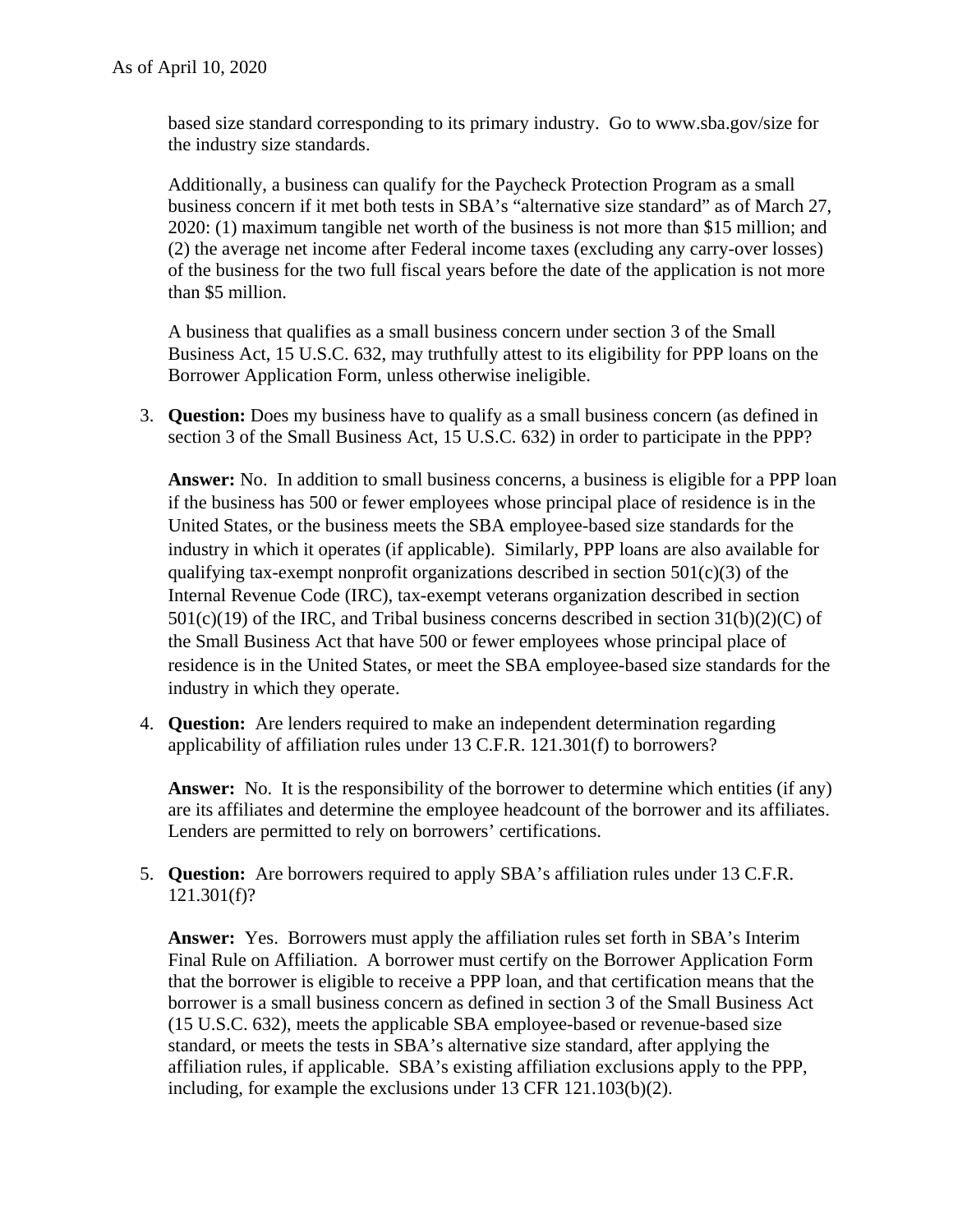6. **Question:** The affiliation rule based on ownership (13 C.F.R. 121.301(f)(1)) states that SBA will deem a minority shareholder in a business to control the business if the shareholder has the right to prevent a quorum or otherwise block action by the board of directors or shareholders. If a minority shareholder irrevocably gives up those rights, is it still considered to be an affiliate of the business?

**Answer:** No. If a minority shareholder in a business irrevocably waives or relinquishes any existing rights specified in 13 C.F.R. 121.301(f)(1), the minority shareholder would no longer be an affiliate of the business (assuming no other relationship that triggers the affiliation rules).

7. **Question:** The CARES Act excludes from the definition of payroll costs any employee compensation in excess of an annual salary of \$100,000. Does that exclusion apply to all employee benefits of monetary value?

**Answer:** No. The exclusion of compensation in excess of \$100,000 annually applies only to cash compensation, not to non-cash benefits, including:

- employer contributions to defined-benefit or defined-contribution retirement plans;
- payment for the provision of employee benefits consisting of group health care coverage, including insurance premiums; and
- payment of state and local taxes assessed on compensation of employees.
- 8. **Question:** Do PPP loans cover paid sick leave?

**Answer:** Yes. PPP loans covers payroll costs, including costs for employee vacation, parental, family, medical, and sick leave. However, the CARES Act excludes qualified sick and family leave wages for which a credit is allowed under sections 7001 and 7003 of the Families First Coronavirus Response Act (Public Law 116–127). Learn more about the Paid Sick Leave Refundable Credit [here.](https://www.irs.gov/newsroom/covid-19-related-tax-credits-for-required-paid-leave-provided-by-small-and-midsize-businesses-faqs)

9. **Question:** My small business is a seasonal business whose activity increases from April to June. Considering activity from that period would be a more accurate reflection of my business's operations. However, my small business was not fully ramped up on February 15, 2020. Am I still eligible?

**Answer:** In evaluating a borrower's eligibility, a lender may consider whether a seasonal borrower was in operation on February 15, 2020 or for an 8-week period between February 15, 2019 and June 30, 2019.

10. **Question:** What if an eligible borrower contracts with a third-party payer such as a payroll provider or a Professional Employer Organization (PEO) to process payroll and report payroll taxes?

**Answer:** SBA recognizes that eligible borrowers that use PEOs or similar payroll providers are required under some state registration laws to report wage and other data on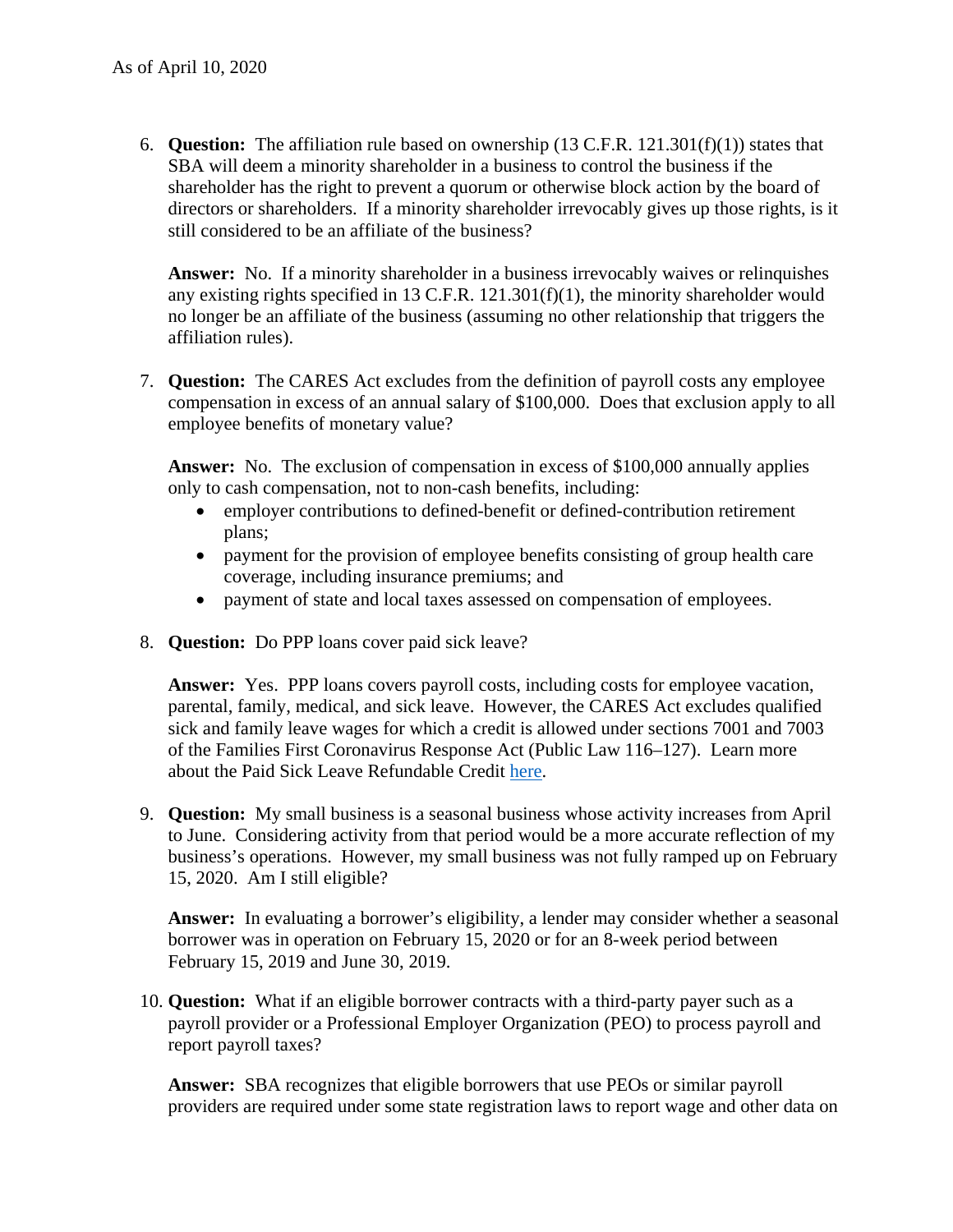the Employer Identification Number (EIN) of the PEO or other payroll provider. In these cases, payroll documentation provided by the payroll provider that indicates the amount of wages and payroll taxes reported to the IRS by the payroll provider for the borrower's employees will be considered acceptable PPP loan payroll documentation. Relevant information from a Schedule R (Form 941), Allocation Schedule for Aggregate Form 941 Filers, attached to the PEO's or other payroll provider's Form 941, Employer's Quarterly Federal Tax Return, should be used if it is available; otherwise, the eligible borrower should obtain a statement from the payroll provider documenting the amount of wages and payroll taxes. In addition, employees of the eligible borrower will not be considered employees of the eligible borrower's payroll provider or PEO.

11. **Question:** May lenders accept signatures from a single individual who is authorized to sign on behalf of the borrower?

**Answer:** Yes. However, the borrower should bear in mind that, as the Borrower Application Form indicates, only an authorized representative of the business seeking a loan may sign on behalf of the business. An individual's signature as an "Authorized Representative of Applicant" is a representation to the lender and to the U.S. government that the signer is authorized to make the certifications, including with respect to the applicant and each owner of 20% or more of the applicant's equity, contained in the Borrower Application Form. Lenders may rely on that representation and accept a single individual's signature on that basis.

12. **Question:** I need to request a loan to support my small business operations in light of current economic uncertainty. However, I pleaded guilty to a felony crime a very long time ago. Am I still eligible for the PPP?

**Answer:** Yes. Businesses are only ineligible if an owner of 20 percent or more of the equity of the applicant is presently incarcerated, on probation, on parole; subject to an indictment, criminal information, arraignment, or other means by which formal criminal charges are brought in any jurisdiction; or, within the last five years, for any felony, has been convicted; pleaded guilty; pleaded nolo contendere; been placed on pretrial diversion; or been placed on any form of parole or probation (including probation before judgment).

13. **Question:** Are lenders permitted to use their own online portals and an electronic form that they create to collect the same information and certifications as in the Borrower Application Form, in order to complete implementation of their online portals?

**Answer:** Yes. Lenders may use their own online systems and a form they establish that asks for the same information (using the same language) as the Borrower Application Form. Lenders are still required to send the data to SBA using SBA's interface.

14. **Question:** What time period should borrowers use to determine their number of employees and payroll costs to calculate their maximum loan amounts?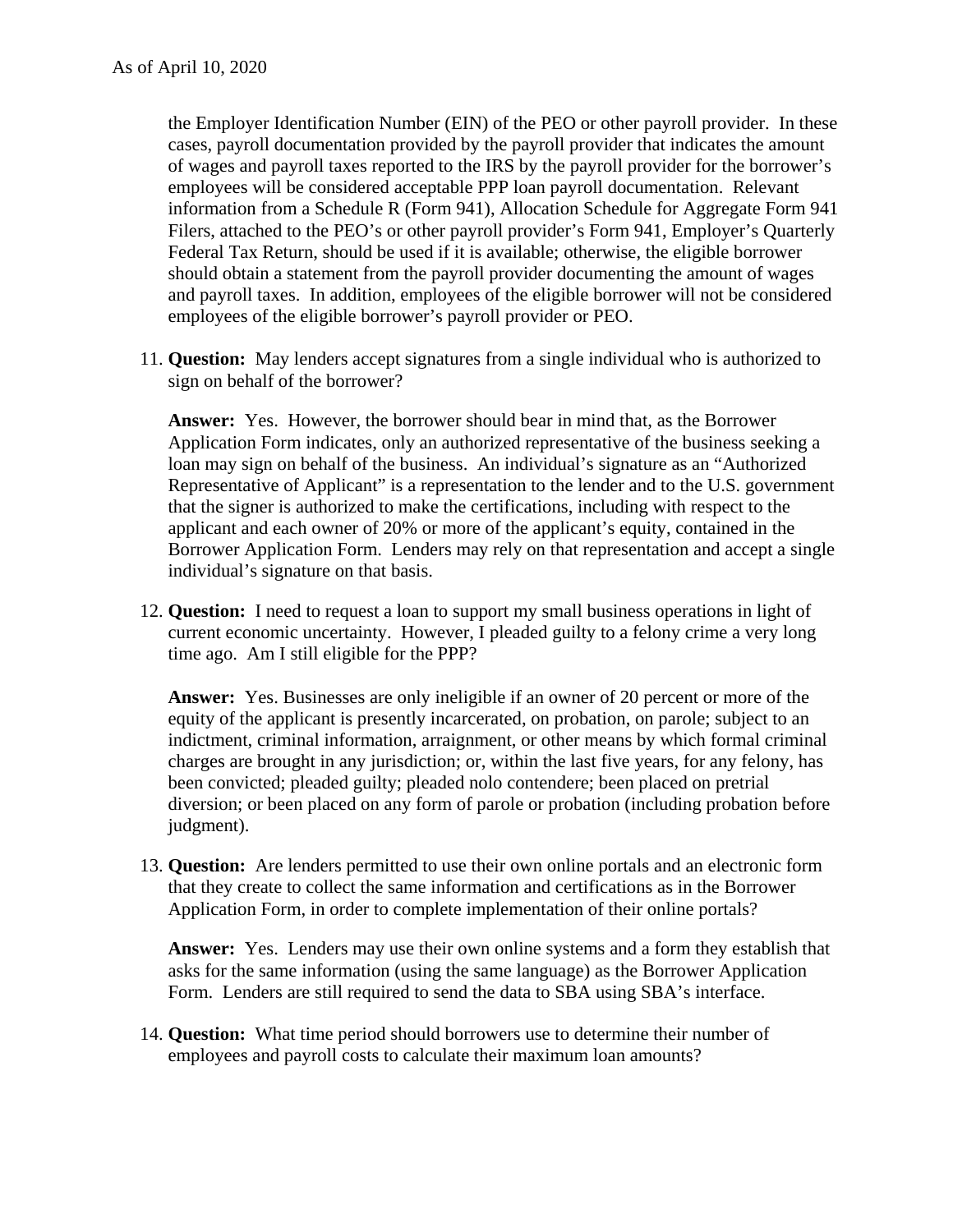$\overline{a}$ 

**Answer:** In general, borrowers can calculate their aggregate payroll costs using data either from the previous 12 months or from calendar year 2019. For seasonal businesses, the applicant may use average monthly payroll for the period between February 15, 2019, or March 1, 2019, and June 30, 2019. An applicant that was not in business from February 15, 2019 to June 30, 2019 may use the average monthly payroll costs for the period January 1, 2020 through February 29, 2020.

Borrowers may use their average employment over the same time periods to determine their number of employees, for the purposes of applying an employee-based size standard. Alternatively, borrowers may elect to use SBA's usual calculation: the average number of employees per pay period in the 12 completed calendar months prior to the date of the loan application (or the average number of employees for each of the pay periods that the business has been operational, if it has not been operational for 12 months).

15. **Question:** Should payments that an eligible borrower made to an independent contractor or sole proprietor be included in calculations of the eligible borrower's payroll costs?

**Answer:** No. Any amounts that an eligible borrower has paid to an independent contractor or sole proprietor should be excluded from the eligible business's payroll costs. However, an independent contractor or sole proprietor will itself be eligible for a loan under the PPP, if it satisfies the applicable requirements.

16. **Question:** How should a borrower account for federal taxes when determining its payroll costs for purposes of the maximum loan amount, allowable uses of a PPP loan, and the amount of a loan that may be forgiven?

**Answer:** Under the Act, payroll costs are calculated on a gross basis without regard to (i.e., not including subtractions or additions based on) federal taxes imposed or withheld, such as the employee's and employer's share of Federal Insurance Contributions Act (FICA) and income taxes required to be withheld from employees. As a result, payroll costs are not reduced by taxes imposed on an employee and required to be withheld by the employer, but payroll costs do not include the employer's share of payroll tax. For example, an employee who earned \$4,000 per month in gross wages, from which \$500 in federal taxes was withheld, would count as \$4,000 in payroll costs. The employee would receive \$3,500, and \$500 would be paid to the federal government. However, the employer-side federal payroll taxes imposed on the \$4,000 in wages are excluded from payroll costs under the statute.<sup>[2](#page-4-0)</sup>

<span id="page-4-0"></span><sup>&</sup>lt;sup>2</sup> The definition of "payroll costs" in the CARES Act, 15 U.S.C.  $636(a)(36)(A)(viii)$ , excludes "taxes imposed or withheld under chapters 21, 22, or 24 of the Internal Revenue Code of 1986 during the covered period," defined as February 15, 2020, to June 30, 2020. As described above, the SBA interprets this statutory exclusion to mean that payroll costs are calculated on a gross basis, without subtracting federal taxes that are imposed on the employee or withheld from employee wages. Unlike employer-side payroll taxes, such employee-side taxes are ordinarily expressed as a reduction in employee take-home pay; their exclusion from the definition of payroll costs means payroll costs should not be reduced based on taxes imposed on the employee or withheld from employee wages. This interpretation is consistent with the text of the statute and advances the legislative purpose of ensuring workers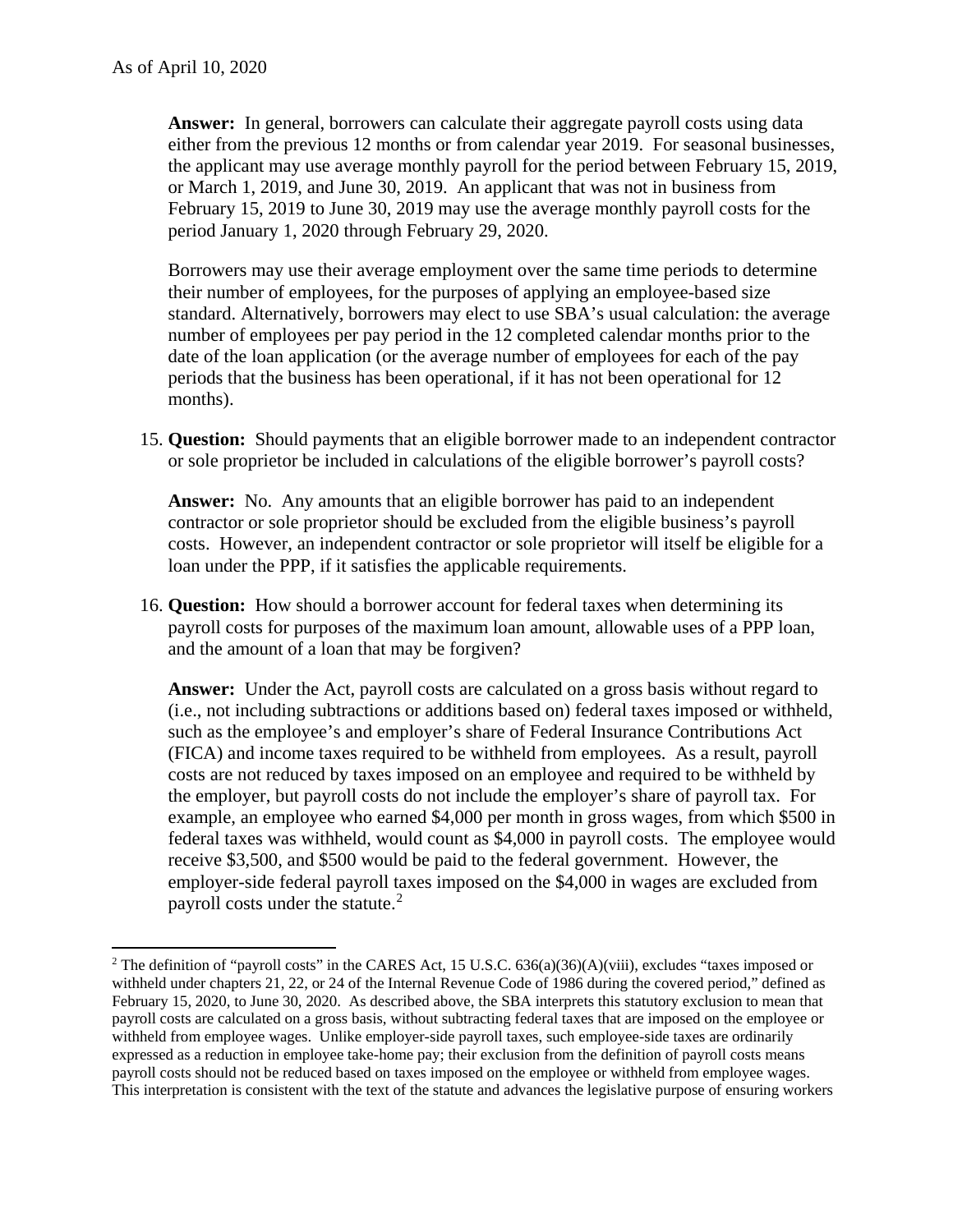$\overline{\phantom{a}}$ 

17. **Question:** I filed or approved a loan application based on the version of the PPP Interim Final Rule published on April 2, 2020. Do I need to take any action based on the updated guidance in these FAQs?

**Answer:** No. Borrowers and lenders may rely on the laws, rules, and guidance available at the time of the relevant application. However, borrowers whose previously submitted loan applications have not yet been processed may revise their applications based on clarifications reflected in these FAQs.

18. **Question:** Are PPP loans for existing customers considered new accounts for FinCEN Rule CDD purposes? Are lenders required to collect, certify, or verify beneficial ownership information in accordance with the rule requirements for existing customers?

**Answer:** If the PPP loan is being made to an existing customer and the necessary information was previously verified, you do not need to re-verify the information.

Furthermore, if federally insured depository institutions and federally insured credit unions eligible to participate in the PPP program have not yet collected beneficial ownership information on existing customers, such institutions do not need to collect and verify beneficial ownership information for those customers applying for new PPP loans, unless otherwise indicated by the lender's risk-based approach to BSA compliance.

19. **Question:** Do lenders have to use a promissory note provided by SBA or may they use their own?

**Answer:** Lenders may use their own promissory note or an SBA form of promissory note.

20. **Question:** The amount of forgiveness of a PPP loan depends on the borrower's payroll costs over an eight-week period; when does that eight-week period begin?

**Answer:** The eight-week period begins on the date the lender makes the first disbursement of the PPP loan to the borrower. The lender must make the first disbursement of the loan no later than ten calendar days from the date of loan approval.

21. **Question:** Do lenders need a separate SBA Authorization document to issue PPP loans?

**Answer:** No. A lender does not need a separate SBA Authorization for SBA to guarantee a PPP loan. However, lenders must have executed SBA Form 2484 (the Lender Application Form for the Paycheck Protection Program) to issue PPP loans and receive a loan number for each originated PPP loan. Lenders may include in their promissory notes for PPP loans any terms and conditions, including relating to

remain paid and employed. Further, because the reference period for determining a borrower's maximum loan amount will largely or entirely precede the period from February 15, 2020, to June 30, 2020, and the period during which borrowers will be subject to the restrictions on allowable uses of the loans may extend beyond that period, for purposes of the determination of allowable uses of loans and the amount of loan forgiveness, this statutory exclusion will apply with respect to such taxes imposed or withheld at any time, not only during such period.